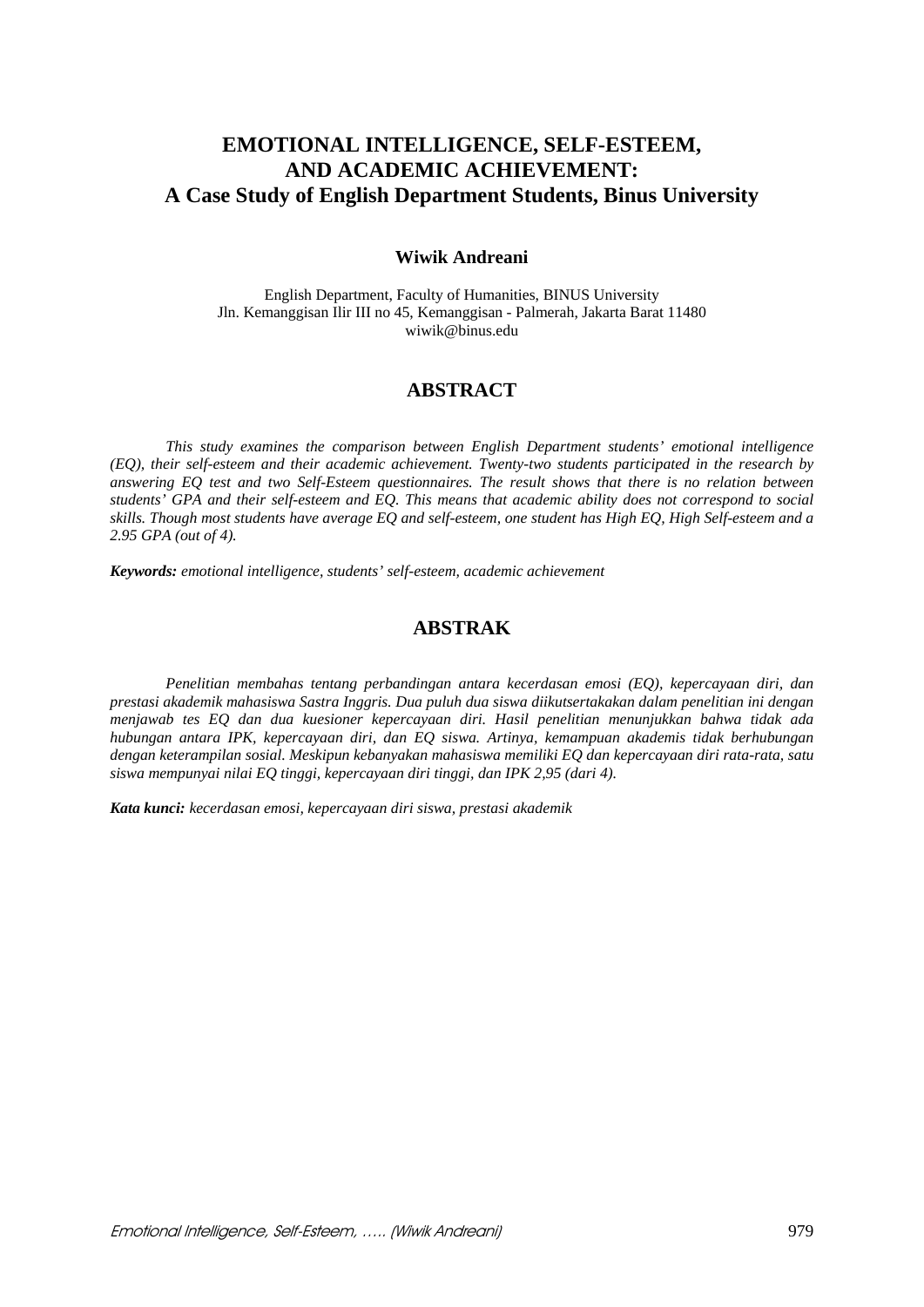### **INTRODUCTION**

In his research, Yate (1977, in Singh, 2006) found out that emotional intelligence has an important role in determining someone's success in his work. He also stated that different kinds of jobs need different levels of emotional intelligence. The levels of emotional intelligence someone needs depend on the frequency he has to interact with other people, work in a team, empathize and understand other people. Nowadays, it is believed that besides academic intelligence, emotional intelligence is badly needed by every student in his study. At least, we, as teachers, want our students to have both academic ability and social skills. However, in reality, not all students have both of them. Therefore the study is meant to find out the relationship between those two: academic ability and social skills. The academic ability is represented by the students' GPA, while the social skills are measured by EQ test and Self-Esteem Questionnaire.

Furthermore the research was done in two Grammar classes the researcher taught. The two classes were totally different. The students in class A were smart, serious and quiet. On the other hand, the students in class B were 'weak' but they seemed not to be bothered with their academic achievement. They seemed to enjoy their friends' company and they did not pay much attention to the lesson explained in the classroom. A question is raised, then: When a student does not get good scores, does he still feel good about himself? Does he have positive view of himself? How about his emotional intelligence?

Based on the condition, there is one problem to be solved in the study: What is the comparison of the students' academic achievement (GPA) with their emotional intelligence and their self-esteem?

#### **Emotional Intelligence**

The theory of Emotional Intelligence was popularized by Daniel Goleman in the mid-90s. Goleman (1998) defines EQ as "*the capacity for recognizing our own feelings and those of others, for motivating ourselves, and for managing emotions well in ourselves and in our relationships. Emotional intelligence describes abilities distinct from, but complementary to, academic intelligence or the purely cognitive capacities measured by IQ*." Besides Goleman, Bar-On (2010) states: "*emotional intelligence reflects one's ability to deal with daily environment challenges and helps predict one's success in life, including professional and personal pursuits*." From those definitions, it can be concluded that emotional intelligence is a must-have ability owned by everybody, including university students and it can be practiced and improved while they are studying.

Vela, Jr. (2003) wrote his dissertation on the role of emotional intelligence in the academic achievement of first year college students. The subjects of the study included 760 first year college students from a selected university in South Texas. The results of the study show that there is a significant correlation between emotional intelligence skills and the academic achievement according to gender and ethnicity. This study is different from Robert's research since it covers not only emotional intelligence, but also self-esteem. It wants to discover whether having good academic achievement always results in having high self-esteem as well.

#### **Self-Esteem**

There are a lot of definitions of self-esteem. Baumeister in Lopez and Snyder (2009) defines it as "*self-esteem is the evaluative aspect of the self-concept that corresponds to an overall view of the self as worthy or unworthy*". This is in line with Coopersmith's in Lopez and Snyder (2009):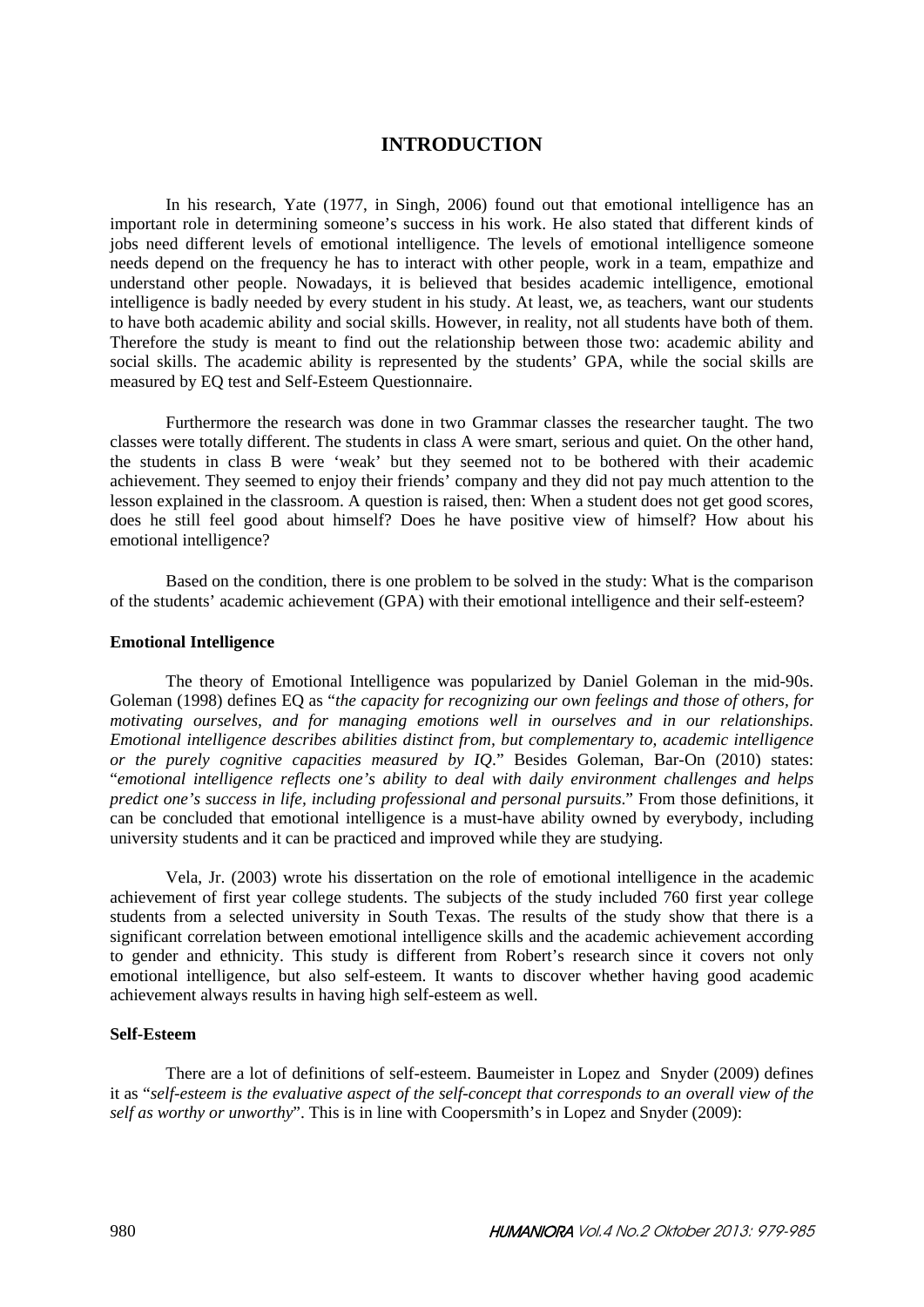"*Self-esteem is the evaluation which the individual makes and customarily maintains with regard to himself: it expresses an attitude of approval and indicates the extent to which an individual believes himself to be capable, significant, successful and worthy. In short, selfesteem is a personal judgment of the worthiness that is expressed in the attitudes the individual holds towards himself*."

Another definition of self-esteem comes from the sociometer theory saying "*self-esteem functions as a monitor of the likelihood of social exclusion. When people behave in ways that increase the likelihood they will be rejected, they experience a reduction in state self-esteem. Thus, self-esteem serves as a monitor, or sociometer, of social acceptance - rejection*" (Lopez and Snyder, 2009). Therefore usually people who have high self-esteem are not worried about how they are being perceived by others since they have sociometers or monitors that show rejection is something very unlikely they experience. On the other hand, those having low self-esteem think that public impressions are crucial for them because they need to be socially accepted.

Self-esteem have three major components: performance self-esteem, social self-esteem, and physical self-esteem (Heatherton & Polivy in Lopez and Snyder, 2009). Academic achievement is included in performance self-esteem, while other people's perception belongs to social self-esteem. Lastly, physical bodies and attractions are examples of physical self-esteem.

#### **Participants**

The participants of the study were two Grammar classes of the second semester students of the English Department, Bina Nusantara University, Jakarta: class A and class B, eleven students from each class, so the total is twenty-two students. Class A was a regular class, held during even semester, 2010/2011 academic year, while class B was held during short semester. All students taking short semester were repeaters from the previous semester (even semester). They were 'weak' students and they were not enthusiastic since the course held them from going for a long holiday because the short semester was held during the long holiday between even semester 2010/2011 and odd semester 2011/2012 (July-August, 2011). In observation, the students in these two classes were totally different. Class A included students who regarded academic achievement as something very important and it was worth fighting for. However, class B students were contrary to class A students. In spite of the fact that they repeated the Grammar course, they were all happy students. They were not bothered by the bad scores they got in the Grammar quizzes; they were not serious in the classroom.

### **RESEARCH METHODS**

In this study, the data were collected according to the following methods.

| No             | <b>Activities</b>                                                   | <b>Place - Time</b>                                                                                        | <b>Description</b>                              |
|----------------|---------------------------------------------------------------------|------------------------------------------------------------------------------------------------------------|-------------------------------------------------|
|                | Students of Class B were given<br>Self-esteem questionnaire         | In the classroom, during short semester                                                                    | Rosenberg – Scale<br>questionnaire              |
| $\mathfrak{D}$ | Students of Class B were given<br>another self-esteem questionnaire | In the classroom, during short semester,<br>one week after Rosenberg-Scale<br>questionnaire                | Current condition self-<br>esteem questionnaire |
|                | Students of Class B were given<br>EQ test                           | In the classroom, during short semester,<br>one week after Current condition self-<br>esteem questionnaire | EQ test (constructed<br>from Goleman)           |
| 4              | Students of Class A were given<br>self-esteem questionnaire         | Through email, outside the classroom                                                                       | Rosenberg - Scale<br>questionnaire              |

Table1 Schedule of EQ and Self-Esteem Questionnaire Distribution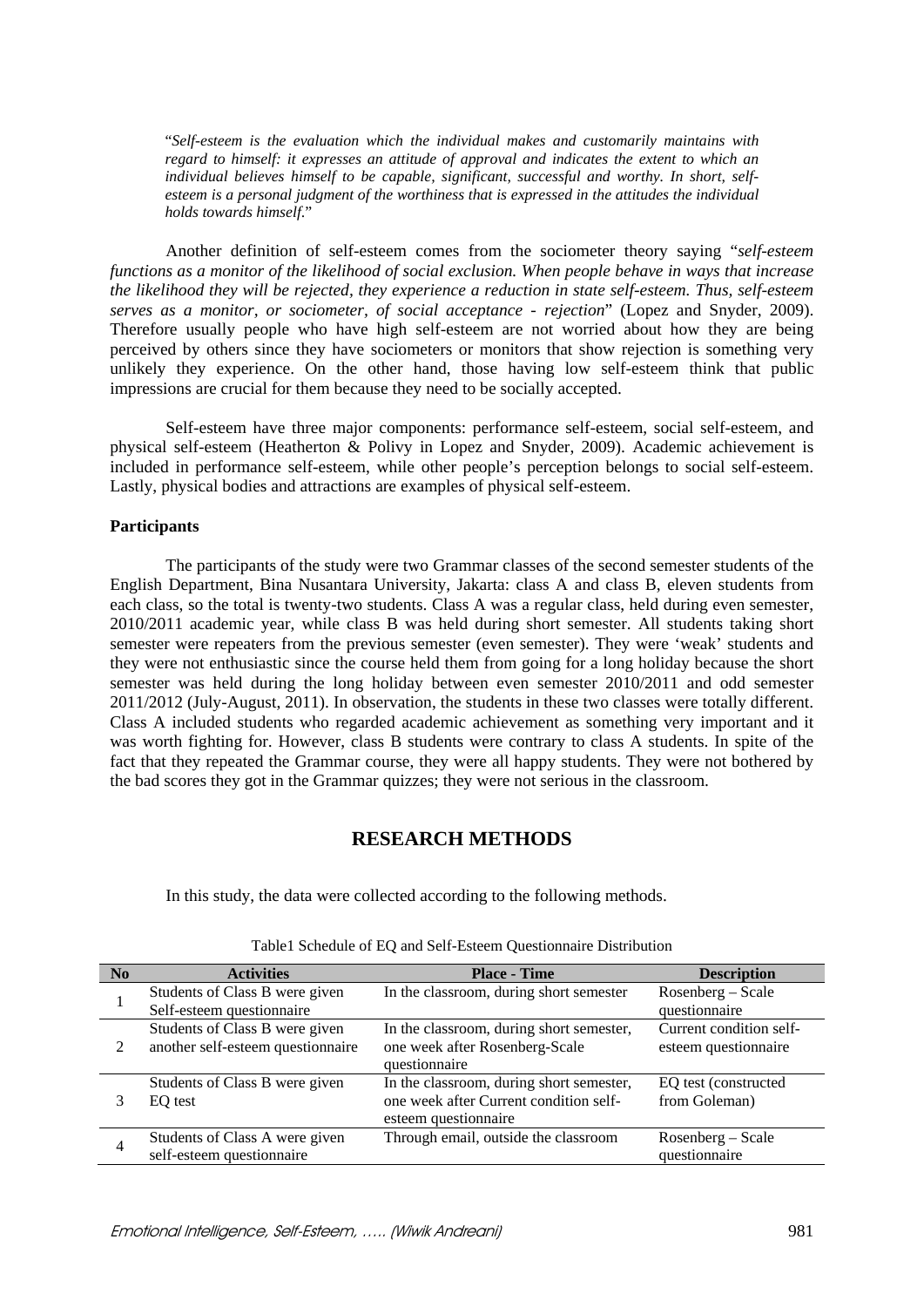| Students of Class A were given In the classroom, during regular | semester, after Rosenberg-scale                                     | Current condition self- |
|-----------------------------------------------------------------|---------------------------------------------------------------------|-------------------------|
| another self-esteem questionnaire                               | questionnaire                                                       | esteem questionnaire    |
| EO test                                                         | Students of Class B were given Through email, outside the classroom |                         |

From table 1, it can be seen that every student had to answer two types of self-esteem questions and one type of EQ test. The Rosenberg Self-Esteem questionnaire measures the students' self-esteem in general, while the Current Condition Self-esteem questionnaire measures their selfesteem at that moment, the moment when they answered the questionnaire. By comparing the two self-esteem questionnaires, it is hoped that we can draw a more accurate description of the students' self-esteem. The Rosenberg Self-Esteem scale (1965) is used because it is a measure of global selfesteem that is most widely used (Demo, 1985 in Lopez and Snyder, 2009). The EQ test is constructed from Goleman's theory (1995), which consists of 183 questions covering self-awareness, selfmanagement, motivation, empathy and social skills.

The completed measure of self-esteem and EQ test were checked and the answers were classified into Low, High and Average Level, according to Mean and Standard deviation.

### **RESULTS AND DISCUSSION**

From Table 2, it can be seen that from the short semester class, two students have Low EQ, two students have High EQ and the rest (seven students) have Average EQ.

| N <sub>0</sub> | <b>Name</b>   | EО  | <b>Description</b> | <b>GPA</b> |
|----------------|---------------|-----|--------------------|------------|
| 1.             | Student 1- SM | 642 | Average            | 1.79       |
| 2.             | Student 2-SM  | 618 | Average            | 2.94       |
| 3.             | Student 3-SM  | 557 | Low                | 2.75       |
| 4.             | Student 4-SM  | 659 | Average            | 2.39       |
| 5.             | Student 5-SM  | 629 | Average            | 2.42       |
| 6.             | Student 6-SM  | 682 | High               | 2.95       |
| 7.             | Student 7-SM  | 626 | Average            | 1.76       |
| 8.             | Student 8-SM  | 620 | Average            | 1.76       |
| 9.             | Student 9-SM  | 612 | Average            | 2.1        |
| 10.            | Student 10-SM | 730 | High               | 1.5        |
| 11.            | Student 11-SM | 575 | Low                | 1.71       |

Table 2 Result of EQ test (Class B, short semester/SM)

From Table 3 it can be seen result of EQ test from Class A in regular semester.

| $\bf No$ | <b>Name</b>      | EO  | <b>Description</b> | <b>GPA</b> |
|----------|------------------|-----|--------------------|------------|
| 12       | Student 12 - Reg | 590 | Average            | 3.6        |
| 13       | Student 13 - Reg | 630 | Average            | 3.45       |
| 14       | Student 14 - Reg | 621 | Average            | 3.8        |
| 15       | Student 15 - Reg | 634 | Average            | 3.6        |
| 16       | Student 16 - Reg | 568 | Low                | 3.55       |

Table 3 Result of EQ test (Class A, regular semester/Reg)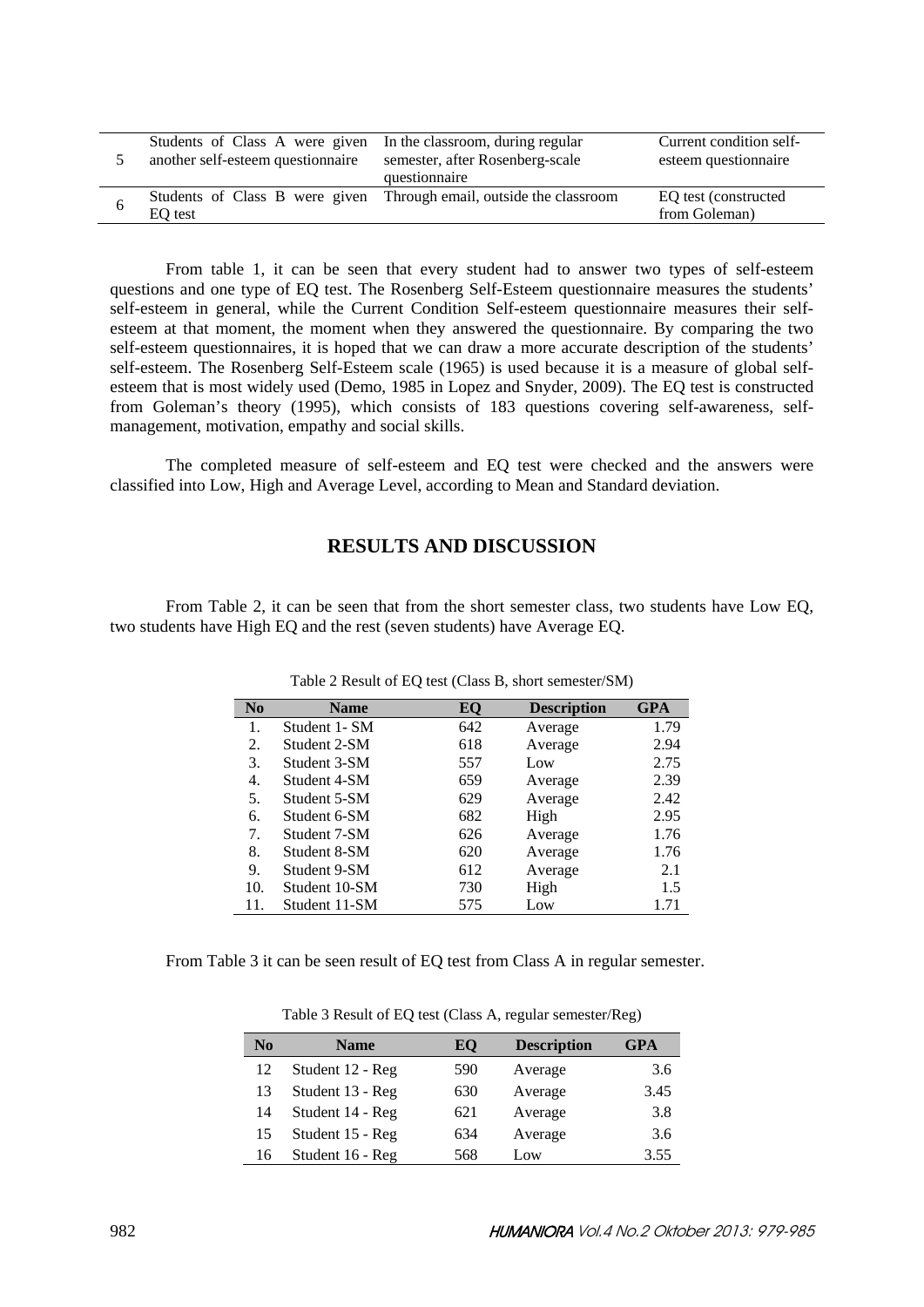| 17 | Student 17 - Reg | 638 | Average | 3.3  |
|----|------------------|-----|---------|------|
| 18 | Student 18 - Reg | 572 | Low     | 3.3  |
| 19 | Student 19 - Reg | 681 | High    | 3.2  |
| 20 | Student 20 - Reg | 556 | Low     | 3.05 |
| 21 | Student 21 - Reg | 614 | Average | 3.25 |
| 22 | Student 22 - Reg | 594 | Average | 3.65 |

Tables 2 and 3 indicate that class B (short semester class) is better than class A (regular class) in terms of the number of High EQ and Low EQ students. Surprisingly, Class B has two students with High EQ and two Low EQ students, while class A only has one student with High EQ and three students with Low EQ. Thus, in this case having good GPA seemingly does not guarantee High EQ, while having low GPA does not always mean Low EQ.

Table 4 shows that there are two students who have differences in the evaluation of selfesteem: student 5 and 18 (Average – Low).

| N <sub>0</sub>           | Nama             | <b>Rosenberg</b> | <b>Description</b> | <b>Current</b> | <b>Description</b> | <b>GPA</b> |
|--------------------------|------------------|------------------|--------------------|----------------|--------------------|------------|
| 1                        | Student 1 - SM   | 20               | Average            | 75             | Average            | 1.79       |
| 2                        | Student 2 - SM   | 18               | Average            | 63             | Average            | 2.94       |
| 3                        | Student 3 - SM   | 10               | Low                | 47             | Low                | 2.75       |
| $\overline{\mathcal{L}}$ | Student 4 - SM   | 21               | Average            | 71             | Average            | 2.39       |
| 5                        | Student 5 - SM   | 16               | Average            | 54             | Low                | 2.42       |
| 6                        | Student 6 - SM   | 28               | High               | 84             | High               | 2.95       |
| 7                        | Student 7 - SM   | 16               | Average            | 59             | Average            | 1.76       |
| 8                        | Student 8 - SM   | 25               | Average            | 82             | High               | 1.76       |
| 9                        | Student 9 - SM   | 20               | Average            | 66             | Average            | 2.1        |
| 10                       | Student 10 - SM  | 15               | Average            | 60             | Average            | 1.5        |
| 11                       | Student 11 - SM  | 24               | Average            | 68             | Average            | 1.71       |
| 12                       | Student 12 - Reg | 25               | Average            | 75             | Average            | 3.6        |
| 13                       | Student 13 - Reg | 25               | Average            | 77             | Average            | 3.45       |
| 14                       | Student 14 - Reg | 23               | Average            | 77             | Average            | 3.8        |
| 15                       | Student 15 - Reg | 15               | Average            | 74             | Average            | 3.6        |
| 16                       | Student 16 - Reg | 14               | Low                | 53             | Low                | 3.55       |
| 17                       | Student 17 - Reg | 17               | Average            | 67             | Average            | 3.3        |
| 18                       | Student 18 - Reg | 19               | Average            | 57             | Low                | 3.3        |
| 19                       | Student 19 - Reg | 25               | Average            | 80             | High               | 3.2        |
| 20                       | Student 20 - Reg | 18               | Average            | 71             | Average            | 3.05       |
| 21                       | Student 21 - Reg | 22               | Average            | 68             | Average            | 3.25       |
| 22                       | Student 22 - Reg | 17               | Average            | 69             | Average            | 3.65       |

Table 4 Comparison of Rosenberg Scale Self-Esteem and Current Self-Esteem

In general it can be said that the two students have average self-esteem while at the time of completing the test, they might have some problems so that the results are low self-esteem. In contrast, there are two other students (student 8 and 19) whose answers indicate two kinds of self-esteem (Average – High). It might happen because at the time of doing the self-esteem scale, they were happy with themselves. The rest of them have the same result for the two tests and only one student has high self-esteem for both questionnaires (student 6). When we look at the student's GPA, he / she does not have a very high GPA (2.95). Students 3 and 16 have low self-esteem in spite of their good / high GPA (2.75 and 3.55). This probably happens because they are concerned too much about how other people perceive them (sociometer theory) and they have worked very hard to get good scores. Most of the students have average self-esteem, meaning that they still have to undergo a long process to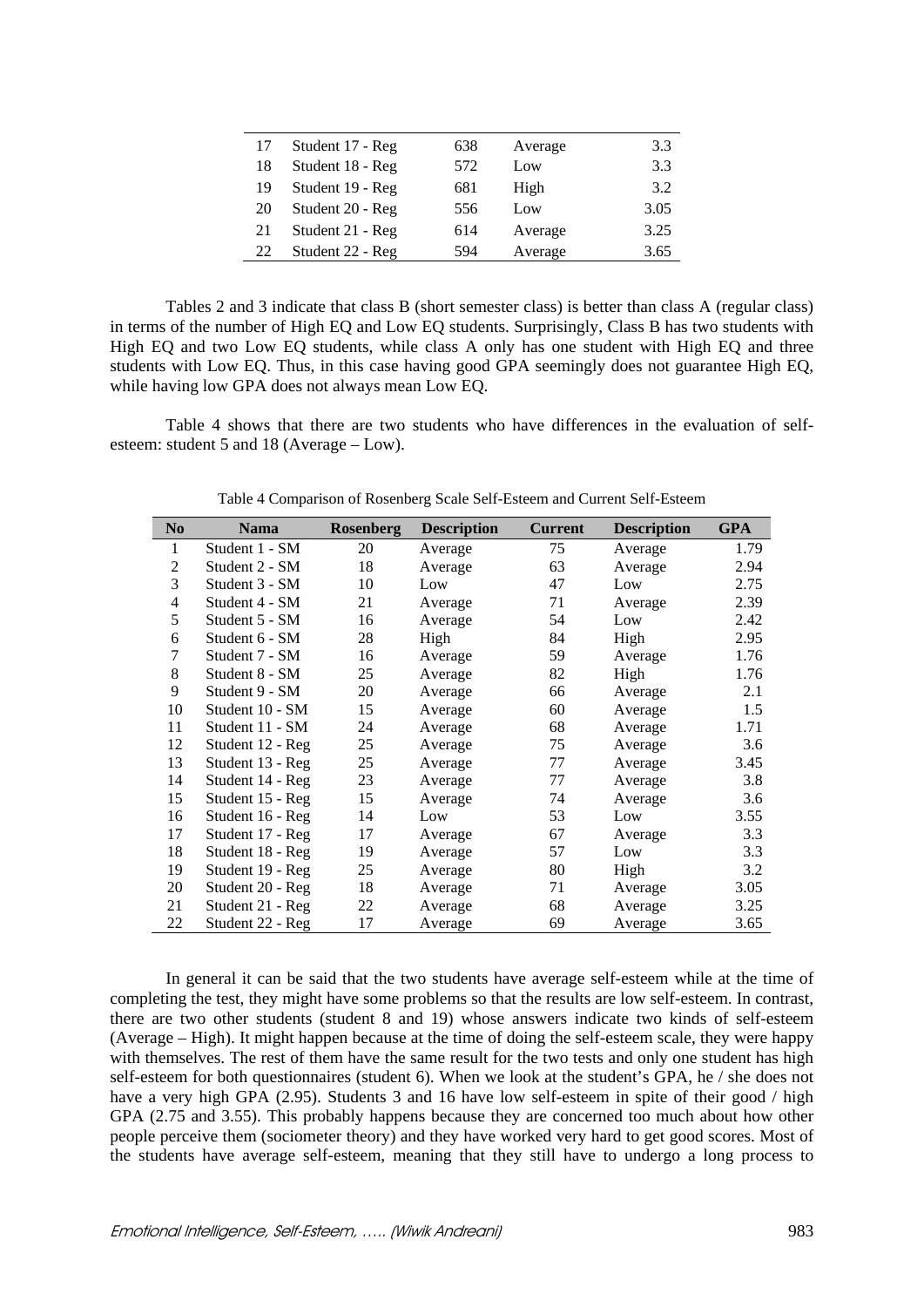improve their self-esteem and they are probably not experienced yet since they are still in their second semester.

From table 5, it can be seen that there are fifteen students (68%) who show consistency in the two self-esteem scale and EQ score: twelve students (54.5%) – average, two students (9%) – low, and only one student (4.5%) – high.

| N <sub>0</sub> | <b>Nama</b>      | <b>Rosenberg Scale</b> | <b>Current Scale</b> | <b>GPA</b> | EQ      |
|----------------|------------------|------------------------|----------------------|------------|---------|
| 1              | Student 1 - SM   | Average                | Average              | 1.79       | Average |
| 2              | Student 2 - SM   | Average                | Average              | 2.94       | Average |
| 3              | Student 3 - SM   | Low                    | Low                  | 2.75       | Low     |
| $\overline{4}$ | Student 4 - SM   | Average                | Average              | 2.39       | Average |
| 5              | Student 5 - SM   | Average                | Low                  | 2.42       | Average |
| 6              | Student 6 - SM   | High                   | High                 | 2.95       | High    |
| 7              | Student 7 - SM   | Average                | Average              | 1.76       | Average |
| 8              | Student 8 - SM   | Average                | High                 | 1.76       | Average |
| 9              | Student 9 - SM   | Average                | Average              | 2.1        | Average |
| 10             | Student 10 - SM  | Average                | Average              | 1.5        | High    |
| 11             | Student 11 - SM  | Average                | Average              | 1.71       | Low     |
| 12             | Student 12 - Reg | Average                | Average              | 3.6        | Average |
| 13             | Student 13 - Reg | Average                | Average              | 3.45       | Average |
| 14             | Student 14 - Reg | Average                | Average              | 3.8        | Average |
| 15             | Student 15 - Reg | Average                | Average              | 3.6        | Average |
| 16             | Student 16 - Reg | Low                    | Low                  | 3.55       | Low     |
| 17             | Student 17 - Reg | Average                | Average              | 3.3        | Average |
| 18             | Student 18 - Reg | Average                | Low                  | 3.3        | Low     |
| 19             | Student 19 - Reg | Average                | High                 | 3.2        | High    |
| 20             | Student 20 - Reg | Average                | Average              | 3.05       | Low     |
| 21             | Student 21 - Reg | Average                | Average              | 3.25       | Average |
| 22             | Student 22 - Reg | Average                | Average              | 3.65       | Average |
|                |                  |                        |                      |            |         |

Table 5 Result of two Self-Esteem Scales, EQ and GPA

However, based on Table 5, when it is compared only Rosenberg Self-Esteem Scale and EQ Score, there are seventeen students (64%) who show consistency: fourteen students (64%) – average, two students  $(9\%)$  – low, and one student  $(4.5\%)$  – high. The rest of them (five students – 23%) show inconsistency, for example they have average self-esteem but low EQ score, or average self-esteem but high EQ score. Finally, when the students' GPA is examined, it seems that the GPA does not correspond with the result of the self-esteem scale and EQ.

## **CONCLUSION**

From the analysis, it can be concluded that academic achievement is not everything. When a student does not get high scores, it does not mean that he is not good in any other aspects, since high scores refers to performance self-esteem, and other aspects he has may belong to other dimensions of self-esteem, which are his social self-esteem and physical self-esteem, the two of which are measured by the Rosenberg Self-Esteem scale, Current Self-Esteem scale and EQ test. The study found out that despite the Low GPA the students got, they still have average, even high self-esteem. On the other hand, students having good GPA do not automatically have high EQ and self-esteem. This is surely a challenge for educators to continuously help the students improve both cognitively and emotionally so that they will be successful leaders in the future.